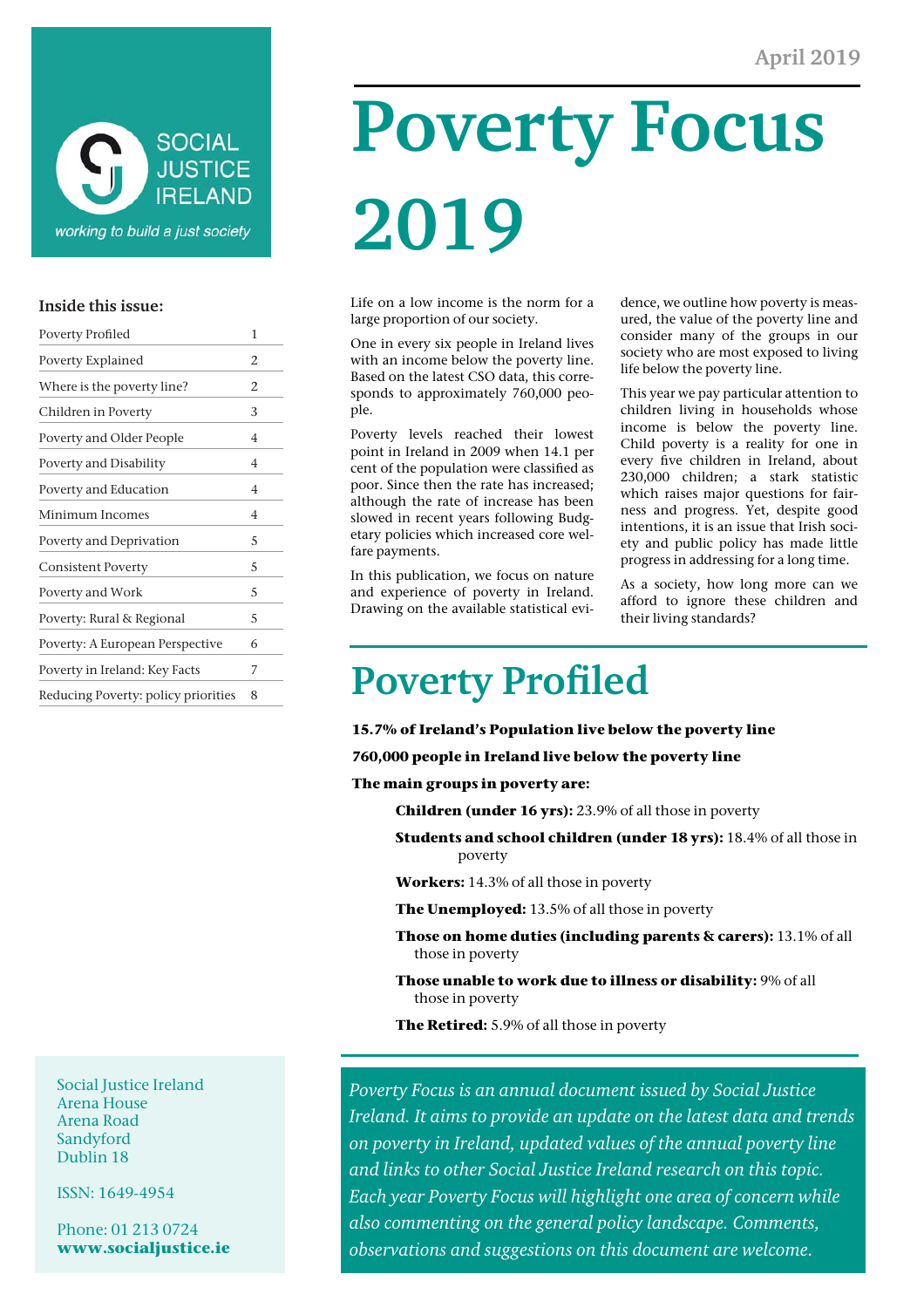#### **Poverty and how it is measured**

The National Anti-Poverty Strategy (NAPS) published by government in 1997 adopted the following definition of poverty:

> *People are living in poverty if their income and resources (material, cultural and social) are so inadequate as to preclude them from having a standard of living that is regarded as acceptable by Irish society generally. As a result of inadequate income and resources people may be excluded and marginalised from participating in activities that are considered the norm for other people in society.*

This definition was reiterated in the now expired *National Action Plan for Social Inclusion 2007-2016* (*NAPinclusion*) and has gained widespread international recognition.

In trying to measure the extent of poverty, the most common approach has been to identify a poverty line (or lines) based on people's disposable income (earned income after taxes and including all benefits).

Where that line should be drawn is sometimes a contentious matter, but most European studies [including those carried out by the Central Statistics Office (CSO) in Ireland] suggest a line, which is at 60% of median income, adjusted to take account of family size and composition.

The median income is the income of the middle person in society's income distribution, in other words it is the middle income in society.

Irish data on poverty looks at those living below this 60% line and is published each year by the CSO using results from a comprehensive national survey called *SILC* (*Survey on Income and Living Conditions*).

The latest data was published in December 2018 for the year 2017 and is used throughout this document .

#### **Where is the poverty line?**

The most up-to-date data available on poverty in Ireland comes from the 2017 *SILC* survey, conducted by the CSO. In that year the CSO gathered data from a statistically representative sample of 5,029 households and 12,612 individuals.

The data gathered by the CSO is very detailed. It incorporates income from work, welfare, pensions, rental income, dividends, capital gains and other regular transfers. The data is subsequently verified anonymously using PPS numbers.

According to the CSO the median disposable income per adult in Ireland during 2017 was €20,869 per annum or €399.94 per week. Consequently, the 60% of median income poverty line for a single adult derived from this value was €239.97 a week.

Updating this figure to 2019 levels, using published CSO data on the growth in average hourly earnings in 2018 (+2.1 per cent) and ESRI projections for 2019 (+2.9 per cent) produces a relative income poverty line of  $E$ 252.11 for a single person. In 2019, any adult below this weekly income level will be counted as being at risk of poverty.

Table 1 applies this poverty line to a number of household

*"People are living in poverty if their income and resources (material, cultural and social) are so inadequate as to preclude them from having a standard of living that is regarded as acceptable by Irish society generally. As a result of inadequate income and resources people may be excluded and marginalised from participating in activities that are considered the norm for other people in society"* 

*National Anti-Poverty Strategy (NAPS) definition of poverty* 

| <b>Minimum Disposable Income Required</b><br>Table 1:<br>to Avoid Poverty in 2019 |                    |                    |  |
|-----------------------------------------------------------------------------------|--------------------|--------------------|--|
| <b>Household containing:</b>                                                      | <b>Weekly line</b> | <b>Annual line</b> |  |
| 1 adult                                                                           | €252.11            | €13,155            |  |
| $1$ adult $+1$ child                                                              | €335.31            | €17,496            |  |
| 1 adult + 2 children                                                              | €418.50            | €21,837            |  |
| $1$ adult $+3$ children                                                           | €501.70            | €26,179            |  |
| 2 adults                                                                          | €418.50            | €21,837            |  |
| $2$ adults $+1$ child                                                             | €501.70            | €26,179            |  |
| $2$ adults $+2$ children                                                          | €584.90            | €30,520            |  |
| $2$ adults $+3$ children                                                          | €668.09            | €34,861            |  |
| 3 adults                                                                          | €584.90            | €30,520            |  |

types to show what income corresponds to each household's poverty line. The types of households chosen reflect the most common household compositions across the population.

The figure of  $E252.11$  is an income per adult equivalent figure. This means that it is the minimum weekly disposable income (after taxes and including all benefits) that one adult needs to receive to be outside of poverty.

For each additional adult in the household this minimum income figure is increased by €166.39 (66 per cent of the poverty line figure) and for each child in the household the minimum income figure is increased by €83.20 (33 per cent of the poverty line). These adjustments reflect the fact that as households increase in size they require more income to meet the basic standard of living implied by the poverty line. In all cases a household below the corresponding weekly disposable income figure is classified as living at risk of poverty. For clarity, corresponding annual figures are also included.

One immediate implication of this analysis is that most weekly social assistance rates paid to single people are €49 below the poverty line.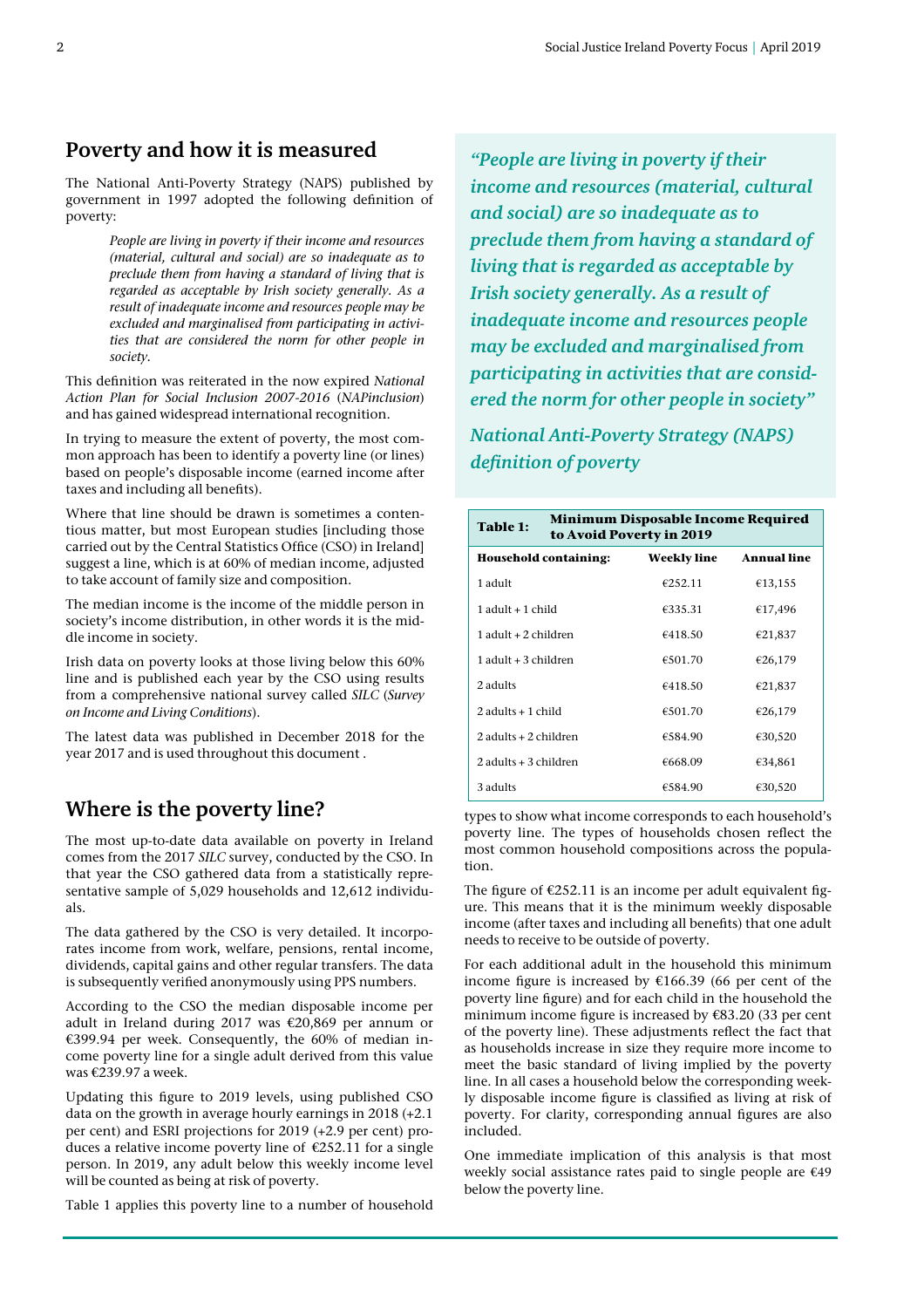## **2019 Focus: Children in Poverty**

Our Poverty Profile on page one dealt mainly in percentages, but to understand poverty in Ireland better it is useful to transform these proportions into numbers of people.

The overall poverty rate of 15.7 per cent in 2017 corresponds to just over 760,000 people living below the 60 per cent of median income poverty line in that year. Using this figure, table 2 presents the number of people in poverty in that year within various categories. Comparable figures are also presented for selected years over the last 13 years.

> *...around 230,000 children live in households below the poverty line… the scale of this statistic is alarming…given that our children are our future, this situation is not acceptable*

The data in the table is particularly useful in the context of framing anti-poverty policy. Groups such as the retired and the ill/disabled, although carrying a high risk of poverty, involve smaller numbers of people than groups such as adults who are employed (the working poor), people on home duties (i.e. working in the home, carers) and children/ students.

Between 2006 and 2009 the numbers of workers in poverty declined while the numbers of unemployed people in poverty notably increased. This reflected the rise in unemployment in the labour market as a whole during those years. As the table shows, the increase in poverty between 2009 and 2017 can be principally explained by the increase in poverty

among individuals largely dependent on the welfare system, in particular the unemployed, those who are retired and people who are ill or have a disability.

#### **Child Poverty**

Children are one of the most vulnerable groups in any society. Consequently, the issue of child poverty deserves particular attention. Child poverty is measured as the proportion of all children aged 17 years or younger that live in households with an income below the 60 per cent of median income poverty line.

The 2017 CSO *SILC* survey indicates that 18.4 per cent of children were at risk of poverty. The child poverty figure has remained in and around this level since the first CSO SILC survey in 2004.

Translating this percentage into numbers of children implies that in 2017 around 230,000 children lived in households that were experiencing poverty. The scale of this statistic is alarming. Given that our children are our future, this situation is not acceptable. Furthermore, the fact that such a large proportion of our children are living below the poverty line has obvious implications for the education system, for the success of these children within it, for their job prospects in the future and for Ireland's economic potential in the long-term.

One in every four children (23 per cent) live in households experiencing deprivation of two or more basic necessities. The number of children living in poverty who are also experiencing deprivation (consistent poverty) stood at 8.8 per cent of all children in 2017; equivalent to approximately 110,000 children. Like the overall child poverty figure, this rate has changed little since the first CSO *SILC* survey in 2004.

Child poverty is essentially an issue of low income families and its prevalence highlights the scale of such households across the state. Child poverty solutions hinge on issues such as adequate adult welfare rates and decent rates of pay and conditions for working parents. Child benefit also remains a key route to tackling child poverty. It is of particular value to those families on the lowest incomes. Similarly, it is a very effective component in any strategy to improve equality and childcare.

*Child poverty solutions hinge on issues such as adequate adult welfare rates, decent rates of pay and conditions for working parents and child benefit payments* 

| Poverty Levels Expressed in Numbers of People, 2006-2017<br><b>Table 2:</b> |         |         |         |         |
|-----------------------------------------------------------------------------|---------|---------|---------|---------|
|                                                                             | 2006    | 2009    | 2012    | 2017    |
| <b>Overall</b>                                                              | 719,593 | 639,209 | 776,335 | 762,549 |
| <b>Adults</b>                                                               |         |         |         |         |
| At work                                                                     | 115,854 | 91,407  | 94,713  | 109,045 |
| Unemployed                                                                  | 59,726  | 82,458  | 149,056 | 102,944 |
| Students/school                                                             | 107,939 | 93,325  | 110,240 | 139,546 |
| On home duties                                                              | 132,405 | 115,058 | 120,332 | 99,894  |
| Retired                                                                     | 41,736  | 30,043  | 45,804  | 44,990  |
| Ill/disability                                                              | 57,567  | 40,909  | 56,672  | 68,629  |
| Other                                                                       | 12,953  | 9,588   | 14,750  | 15,251  |
| <b>Children</b>                                                             |         |         |         |         |
| Children (under 16 yrs)                                                     | 191,412 | 176,422 | 184,768 | 182,249 |
| Children (under 18 yrs)                                                     | 250,418 | 223,084 | 232,124 | 231,052 |

**Source:** Calculated using CSO SILC Reports (various years)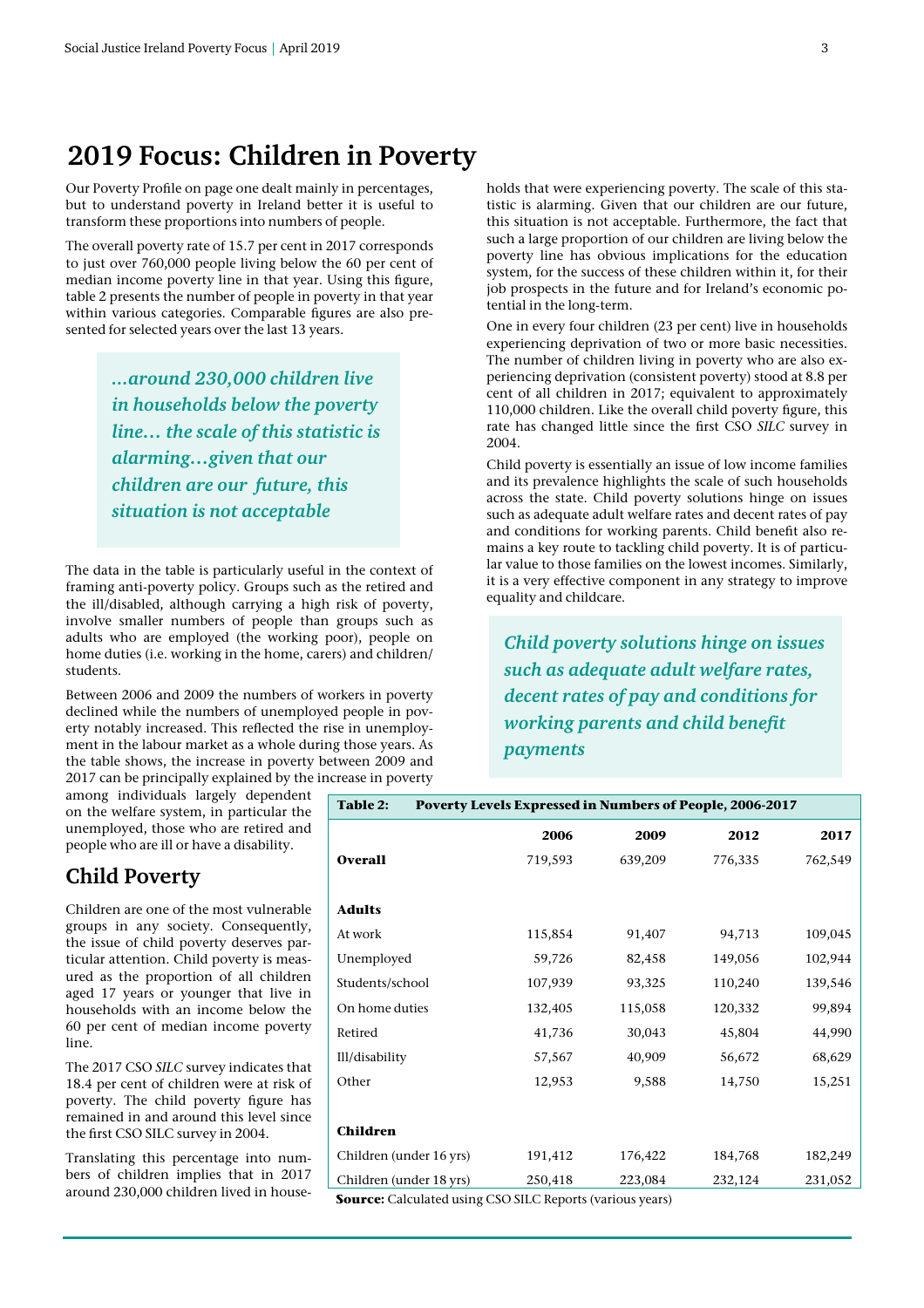#### **Poverty and Older People**

According to the CSO's 2016 *Census Results* there were 637,567 people aged over 65 years in Ireland in 2016. The CSO noted that this age group experienced the largest increase in the population since the previous Census (2011). Of those in this age group, more than a quarter live alone comprising 98,000 women and 59,000 men. When poverty is analysed by age the 2017 figures show that 8.6 per cent of those aged above 65 years live in relative income poverty.

**Chart 1: Poverty among those aged 64yrs+, 1994-2017**



**Source:** CSO and ESRI reports (various years)

Among all those in poverty, the retired have experienced the greatest volatility in their poverty risk rates (see Chart 1). In 1994 some 5.9 per cent of this group were classified as poor; by 1998 the figure had risen to 32.9 per cent and in 2001 it peaked at 44.1 per cent. The most recent data record a relatively stable poverty rate, of almost one in ten pensioners, with the reduction over the last decade driven by increases in old age pension payments. While this lower risk of poverty is welcome, it remains a concern that so many of this county's senior citizens are living on so little.

#### **Poverty and Disability**

Those not employed due to illness or a disability are one of the groups at highest risk of poverty with more than one in three (35.4 per cent) of this group classified in this category. Much like the experience of Ireland's older people, the situation of this group has varied significantly over the last two decades. The group's risk of poverty climbed from approximately three out of every ten persons in 1994 (29.5 per cent) to over six out of every ten in 2001 (66.5 per cent) before decreasing to approximately two out of every ten in the period 2008-2014. The most recent figures, for 2015-2017, mark another notable increase. As with other welfare dependent groups, these fluctuations parallel a period where policy first let the value of payments fall behind wage growth before ultimately increasing them to catch-up.

Overall, although those not at work due to illness or a disability only account for a small proportion of those in poverty, their experience of poverty is high. Furthermore, given the nature of this group *Social Justice Ireland* believes there is an on-going need for targeted policies to assist them. These include job creation, retraining and further increases in social welfare supports. There is also a very strong case to be made for introducing a non-means tested cost of disability allowance. This proposal, which has been researched and costed in detail by the National Disability Authority and advocated by Disability Federation of Ireland, would provide an extra weekly payment of between €10 and €40 to somebody living with a disability (calculated on the basis of the severity of their disability). It seems only logical that if people with a disability are to be equal participants in society, the extra costs generated by their disability should not be borne by them alone. Society at large should act to level the playing field by covering those extra but ordinary costs.

#### **Poverty and Education**

The CSO *SILC* results provide an interesting insight into the relationship between poverty and completed education levels. As might be expected, the risk of living on a low income is strongly related to low completed education levels. Those whose education ceased at lower secondary or less carry a one in five change of being poor; the risk is less than half this for those with third-level degree qualifications.

These figures underscore the relevance of continuing to address the issues of education disadvantage and early-school leaving. Government education policy should ensure that these high-risk groups are reduced. The CSO results also suggests that when targeting anti-poverty initiatives, a large proportion should be aimed at those with low education levels, including those with low levels of literacy.

### **The Experience of Poverty: minimum incomes**

Ongoing research from the Vincentian Partnership for Social Justice (VPSJ) provides a useful insight into the cost of a minimum essential standard of living (MESL) for individuals and households across the entire lifecycle.

A MESL is defined as one which meets a person's physical, psychological and social needs. To establish this figure, the research adopts a consensual budget standards approach whereby representative focus groups established budgets on the basis of a household's minimum needs, rather than wants. The study establishes the weekly cost of a MESL for 5 household types. Within these household categories, the analysis distinguishes between the expenditure for urban and rural households and between those whose members are unemployed or working, either part-time or full-time. The study also established the expenditure needs of a child.

The most recent update of these numbers followed Budget 2019. Looking at a set of welfare dependent households, the study found that four of the six household types received an inadequate income - only pensioner household and families with 2 young children aged 3 and 10 received an income in excess of the minimum. Among the other households, their shortfall means they have to cut back on the basics to make ends meet. The comparison between 2018 and 2019 highlights the impact of price increases and budgetary policy over that period. In each case the challenges facing households marginally reduced as the gap between income and expenditure decreased.

These results contain important implications for government policy if poverty is to be eliminated. These include the need to address child poverty, the income levels of adults on social welfare, the 'working poor' issue and access to services ranging from social housing to fuel for older people.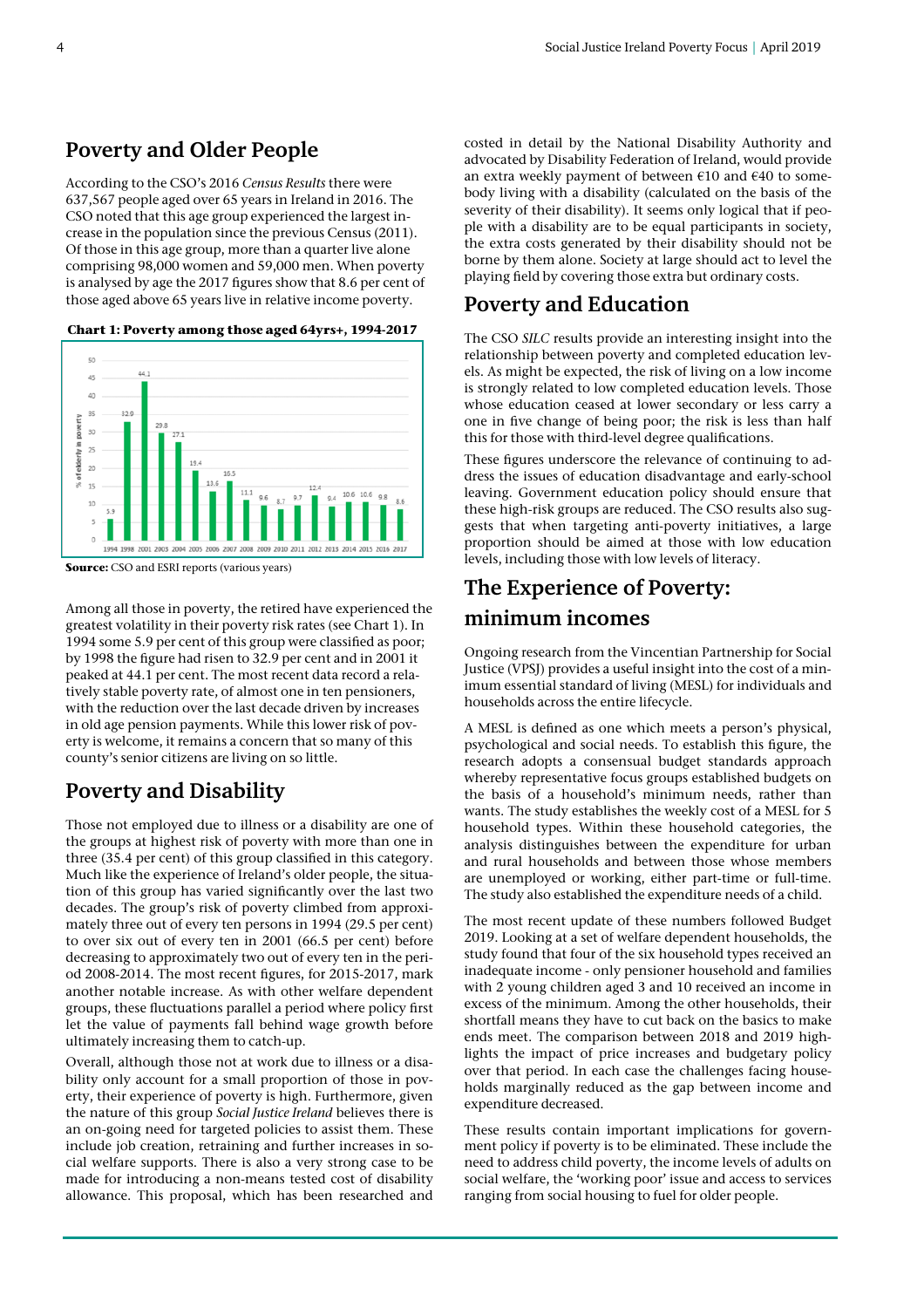## **Going Without - the reality of life for one in every five**

Income alone does not tell the whole story concerning living standards and command over resources. As we have seen in the NAPS definition of poverty (see page 2), it is necessary to look more broadly at exclusion from society because of a lack of resources.

This requires looking at other areas where *'as a result of inadequate income and resources people may be excluded and marginalised from participating in activities that are considered the norm for other people in society'* (NAPS, 1997). Although income is the principal indicator used to assess wellbeing and ability to participate in society, there are other measures such as deprivation.

While *Social Justice Ireland* among others have expressed reservations about the measures of deprivation being used; the trends are informative and offer some insight into living standards across the state.

The deprivation rate, which measures the number of people force to go without at least 2 of 11 basic necessities examined by the CSO, stood at 18.8 per cent of the population in 2017. This is equivalent to just over 900,000 people.

Those five most common experiences of deprivation are presented in Chart 2. Among those living on an income below the poverty line, four in ten (42.8 per cent) experience deprivation of 2 or more items.

#### **Consistent Poverty**

Consistent poverty combines deprivation and poverty into a single indicator. It does this by calculating the proportion of the population simultaneously experiencing poverty and registering as deprived of two or more basic items. As such, it captures a sub-group of those who are poor.



#### **Chart 2: What are People Going Without? % of population**



The 2017 SILC data indicate that 6.7 per cent of the population (around 325,000 people) experience consistent poverty. A Government target to reduce this measure to 4 per cent of the population by 2016 has been missed.

#### **Poverty: Rural & Regional**

Results from the CSO SILC survey provide a detailed breakdown of poverty by region (see p7). The data suggests an uneven national distribution of poverty. Using 2017 data, poverty levels are recorded as higher than the country as a whole for the Border, West, South-East and South-West regions. The CSO analysis also found that the risk of poverty is higher in rural areas compared to urban areas. In 2017 the risk of poverty in rural Ireland was 2.1 per cent higher than in urban Ireland with at risk rates of 17.2 per cent and 15.1 per cent respectively.

#### **Poverty and Work - the 'working poor'**

Having a job is not, of itself, a guarantee that one lives in a poverty-free household. According to the latest CSO data 5.4 per cent of those who are employed are living at risk of poverty – about 110,000 workers. Over time poverty figures for the working poor have shown little movement, reflecting a persistent problem with low earnings.

Many working families on low earnings struggle to achieve a basic standard of living. Policies which protect the value of the minimum wage and reduce the prevalence of precarious employment practices are relevant policy initiatives in this area. Similarly, attempts to highlight the concept of a 'living wage' and to increase awareness among low income working families of their entitlement to the Working Family Payment (formerly known as Family Income Supplement) are also welcome; although evidence suggests that FIS had a very low take -up and as such this approach has questionable long-term potential. *Social Justice Ireland* has long argued that one of the most effective mechanisms available within the present system to address the prob-

*Having a job is not, of itself, a guarantee that one lives in a poverty-free household...in 2017 almost 110,000 workers lived below the poverty line* 

lem of the working poor would be to make tax credits refundable. We have addressed this proposal in detail in chapter 4 of our annual Socio-Economic Review *Social Justice Matters 2019*.

A recent report from the Nevin Economic Research Institute provided insights into the scale and composition of low pay. It established that 25% of employees (345,000) earn less than the (then) Living Wage of €11.45 per hour. The paper found that low pay was most common among: female workers; young workers; those in retail, hotels and security sectors; single parents and those on temporary contracts. Looking at the household level, the paper also found that a higher proportion of low paid employees are living in households that struggle financially, borrow for day to day living costs and experience deprivation.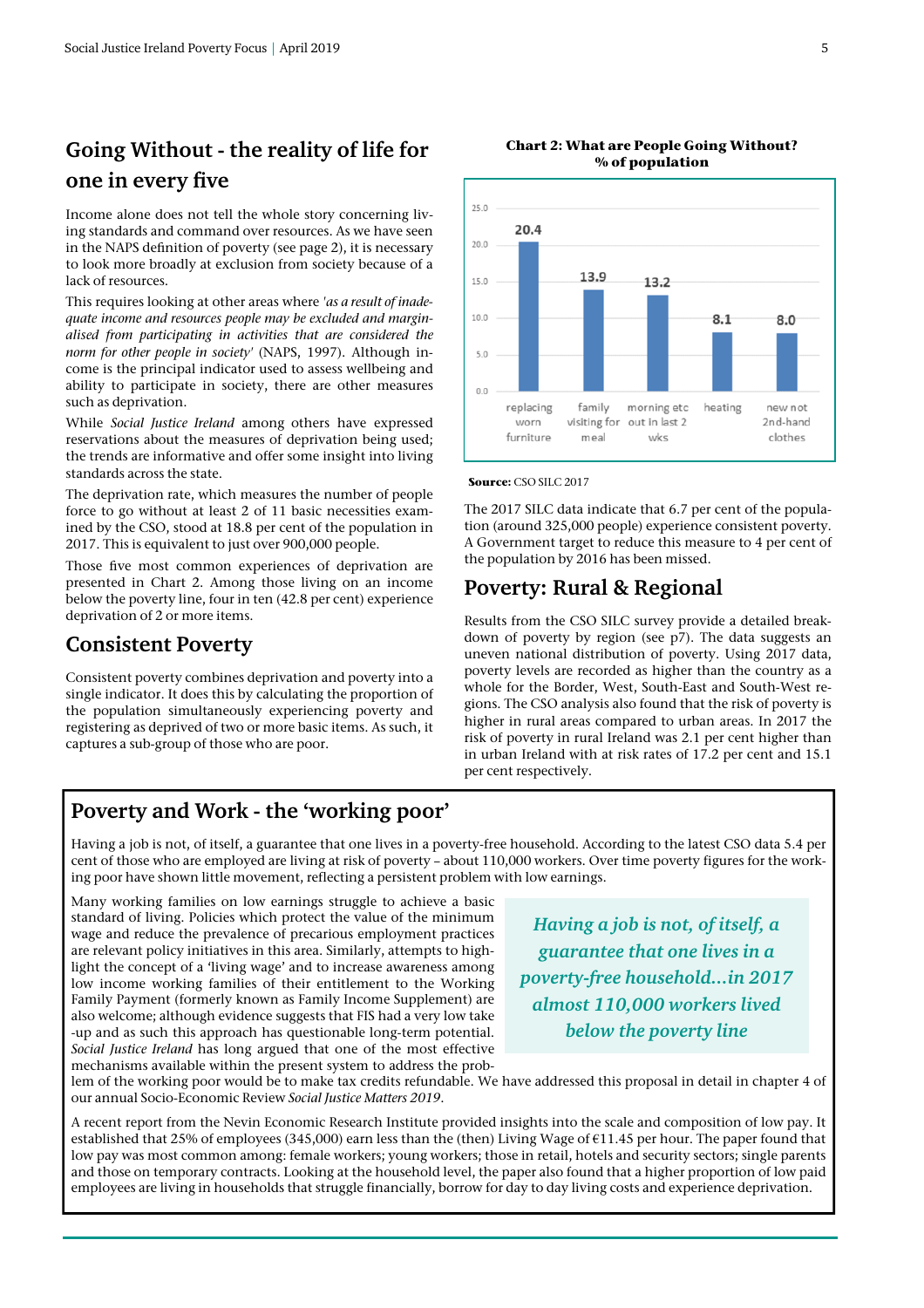#### **Poverty: A European Perspective**

It is helpful to compare Irish measures of poverty with those elsewhere in Europe. Eurostat, the European Statistics Agency, produces comparable 'at risk of poverty' figures (proportions of the population living below the poverty line) for each EU member state. The data is calculated using the 60 per cent of median income poverty line in each country. Comparable EU-wide definitions of income and equivalence scale are used. The latest data available for all member states is for the year 2017 when the average risk of poverty in the EU-28 was 16.9 per cent.

As chart 3 shows, Irish people experience a below average risk of poverty when compared to all other EU member states. Eurostat's 2008 figures marked the first time Ireland's poverty levels fell below average EU levels. This phenomenon was driven by sustained increases in welfare payments in the years prior to 2008. Ireland's poverty levels have remained below average EU levels since then to 2017. In 2017, across the EU, the highest poverty levels were found in the recent accession countries and in some of the countries most impacted by the recent economic crash - Romania, Bulgaria, Lithuania, Latvia, Estonia, Spain, Italy and Greece. The lowest levels were in Denmark, Slovakia, Finland and the Czech Republic.

While there have been some reductions in poverty in recent years across the EU, the data suggests that poverty remains a large and ongoing EU-wide problem. In 2017 the average EU-28 level implied that 85.3 million people live in poverty across all EU member states.

As part of the Europe 2020 Strategy, European governments have adopted policies to target these poverty levels and are using as their main benchmark the proportion of the population at risk of poverty or social exclusion. One of the five headline targets for this strategy aims to lift at least 20 million people out of the risk or poverty or exclusion by 2020 (using 2008 as the baseline year).

The indicator has been defined by the European Council on the basis of three indicators: the 'at risk of poverty' rate after social transfers; an index of material deprivation; and the percentage of people living in households with very low work intensity. It is calculated as the sum of persons relative to the national population who are at risk of poverty or severely materially deprived or living in households with very low work intensity, where a person is only counted once even if recorded in more than one indicator.

Since 2011 *Social Justice Ireland* has published an annual report analysing how Ireland is performing vis a vis the Europe 2020 goals. The most recent data indicate that the 2020 target is going to be very challenging to achieve with limited progress having been made since 2008. What is clear is that the austerity measures and broader policy initiatives which have been pursued in many EU countries have resulted in the erosion of social services and lead to the further exclusion of people who already find themselves on the margins of society. This is in direct contradiction to the inclusive growth focus of the Europe 2020 Strategy.

More details on this issue are available in chapter 3 of our annual Socio-Economic Review *Social Justice Matters 2019*.

**Chart 3: Poverty Rates Across the EU-28, 2017 (Eurostat data)** 

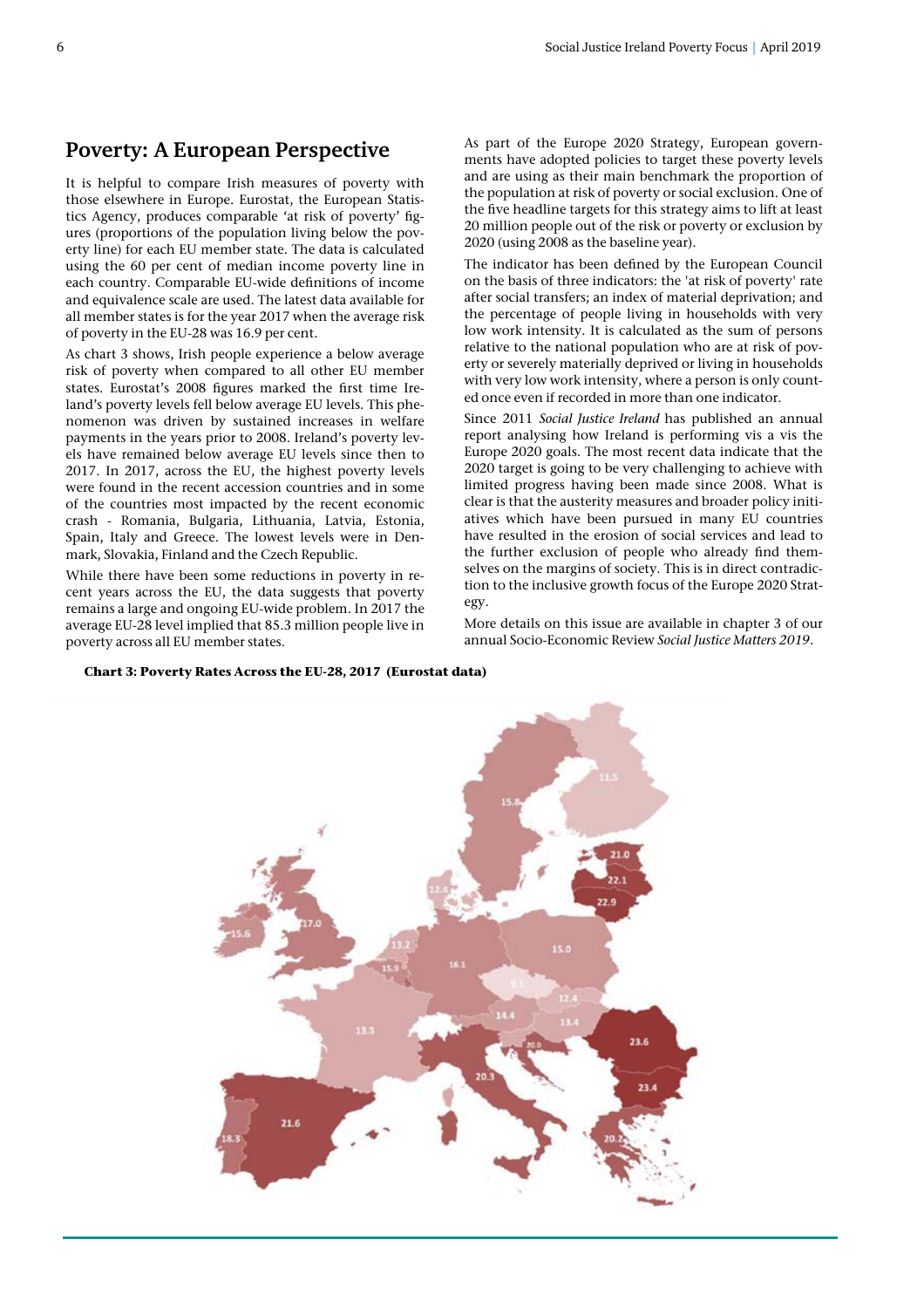## **Poverty in Ireland: Key Facts**

## **Poverty Rate**

#### **15.7% of Ireland's Population**



| <b>Table 3: Composition of Poverty, 2017</b> |         |  |  |
|----------------------------------------------|---------|--|--|
| At work                                      | 14.3%   |  |  |
| Unemployed                                   | 13.5%   |  |  |
| Students/school                              | 18.3%   |  |  |
| On home duties                               | 13.1%   |  |  |
| Retired                                      | 5.9%    |  |  |
| Ill/disabled                                 | 9.0%    |  |  |
| Children (under 16 years)                    | 23.9%   |  |  |
| Others                                       | $2.0\%$ |  |  |
| Total                                        | 100.0%  |  |  |



#### **Poverty Number**

#### **760,000 people**

#### **Chart 4: Poverty Rate over time, 1994-2017 Chart 5: Poverty Numbers over time, 1994-2017**



| Table 4: Risk of each group being in Poverty, 2017 |       |  |
|----------------------------------------------------|-------|--|
| At work                                            | 5.6%  |  |
| Unemployed                                         | 42.0% |  |
| Students/school                                    | 35.4% |  |
| On home duties                                     | 25.5% |  |
| Retired                                            | 9.1%  |  |
| Ill/disabled                                       | 35.4% |  |
| Children (0-17 years)                              | 18.4% |  |
|                                                    |       |  |
| <b>Overall population</b>                          | 15.7% |  |

#### **Chart 6: Deprivation Rate, 2005-2017 Chart 7: Poverty Risk by Region, 2017**



| Table 5: The role of social welfare (SW) payments in addressing poverty |         |         |         |         |         |         |
|-------------------------------------------------------------------------|---------|---------|---------|---------|---------|---------|
|                                                                         | 2001    | 2004    | 2007    | 2010    | 2013    | 2017    |
| Poverty pre SW                                                          | 35.6    | 39.8    | 40.9    | 50.2    | 49.5    | 43.8    |
| Poverty post SW                                                         | 21.9    | 19.4    | 16.5    | 14.7    | 16.2    | 15.7    |
| The role of SW                                                          | $-13.7$ | $-20.4$ | $-24.4$ | $-35.5$ | $-33.3$ | $-28.1$ |

#### **Sources for this page:**

CSO SILC reports and online database ESRI poverty Reports